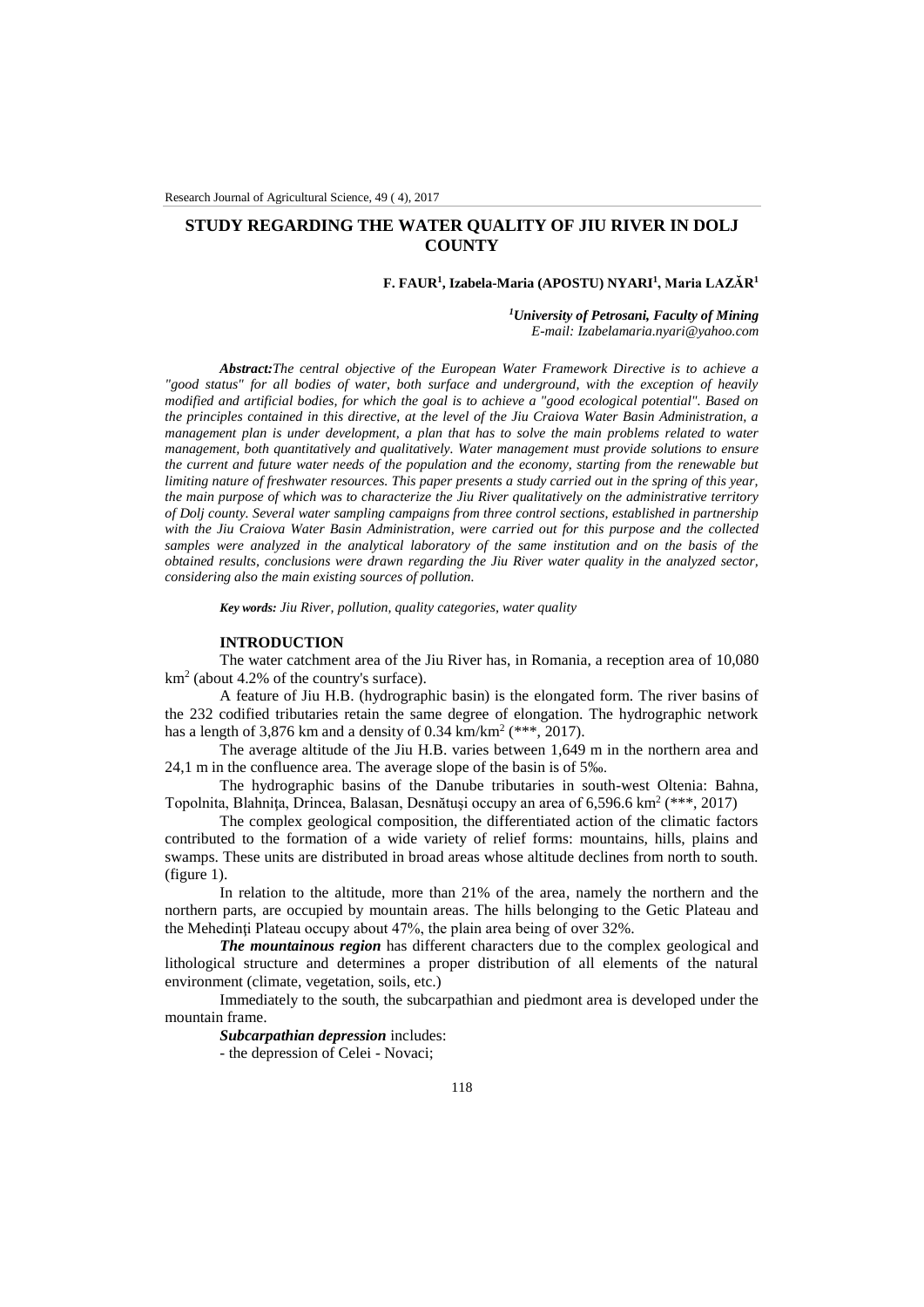- sub-Carpathian hills;
- intercolinary depression Câlnic Tg. Jiu Câmpu Mare Tg.Carbuneşti;
- the piedmont hills in the south.



Fig. 1. The relief of Jiu basin

*The piedmont area* is represented by the Mehedinti Plateau, located immediately in the south-east of Mehedinţi Mountains and represents a geographical individuality, although it is an organic continuation of the respective mountains.

*The Getic Plateau* is a large morphological unit extending south of the sub-Carpathian area up to the northern limit of the plain.

*Oltenia Plain* as a morphological subunit of the Romanian Plain takes place in the south and southwest of the analyzed area, being delimited by the Danube and Olt rivers. As genesis and evolution, the Oltenia Plain is exclusively a creation of the Danube, the predominant forms of the relief being represented by the Danube meadow and terraces, the Jiu Valley, to which the plain is added and, as a specific note, the relief of dunes.

## **MATERIAL AND METHODES**

## **Pollution sources**

In line with the Water Framework Directive, significant pressures are considered to be those that result in the failure to meet environmental objectives for the studied water body. Depending on how the body of water is operating, you can know if a pressure can cause an impact (BRETOTEAN ET AL., 2004).

# *Point sources of significant pollution*

*1. Urban pollution sources/human agglomerations*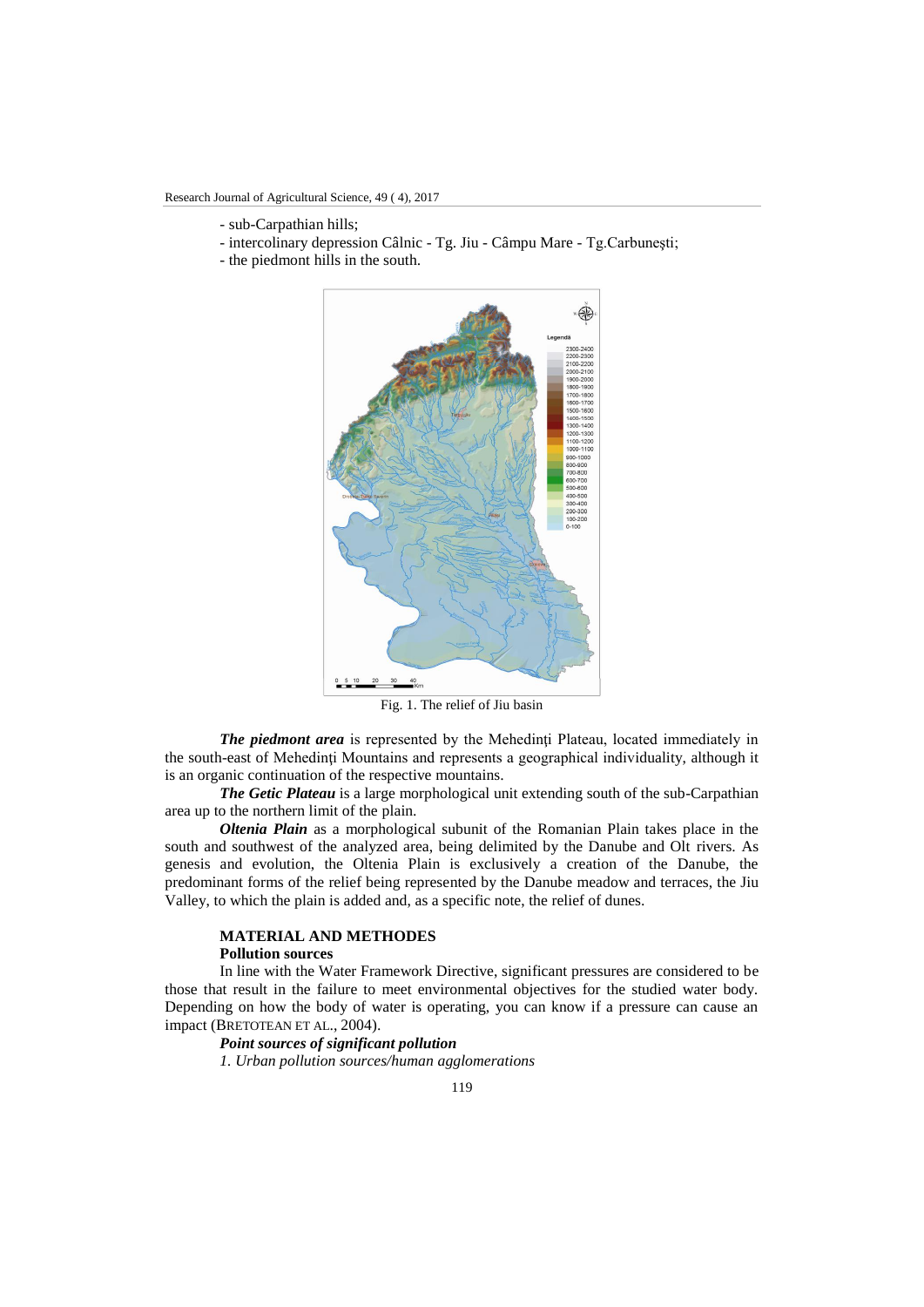Urban wastewater contains, in particular, suspended matter, organic substances, nutrients, but also other pollutants such as heavy metals, detergents, petroleum hydrocarbons, organic micropollutants, etc. depending on the types of existing industry, as well as the pretreatment level of the industrial waters collected in the urban system (figure 2).



Fig. 2. Point sources of pollution of Jiu River

In terms of releases of pollutants into surface water resources, table 1 shows the monitored quantities of organic substances (expressed as  $CCO - Cr$  and  $CBO<sub>5</sub>$ ) and nutrients (total nitrogen and total phosphorus) in the year 2016 per categories of agglomerations.

*Table 1.*

Discharges of organic substances and nutrients into the water resources from the human agglomerations in Jiu River basin (\*\*\*, 2017)

| Number of<br>inhabitants (e.i.) | Organic substances<br>$(CCO-Cr)$ | Organic substances<br>(CBO <sub>5</sub> ) | N total  | P total |
|---------------------------------|----------------------------------|-------------------------------------------|----------|---------|
|                                 | t/year                           | t/year                                    | t/vear   | t/year  |
| >100.000                        | 8061.424                         | 3428.233                                  | 1836.405 | 868.688 |
| $10.000 - 100.000$              | 1166.029                         | 569.761                                   | 217.800  | 18.318  |
| $2.000 - 10.000$                | 63.298                           | 38.247                                    | 14.801   | 1.494   |
| < 2.000                         | ۰                                | ۰                                         | ۰        | ۰.      |
| Total                           | 9290.751                         | 4036.241                                  | 2069.006 | 888.500 |

#### *2. Sources of industrial and agricultural pollution*

Sources of industrial and agricultural pollution contribute to the pollution of water resources by evacuating pollutants specific to the type of activity carried out. Organic substances, nutrients (food industry, chemical industry, fertilizer industry, pulp and paper, livestock farms, etc.), heavy metals (extractive and processing industries, chemical industry, etc.), as well as dangerous organic micropollutants (organic chemical industry, petroleum industry, etc.) (\*\*\*, 2017).

The most important and significant point sources of industrial and agricultural pollution identified in the studied area are:

- C.S. Energetic Complex Craiova - Işalniţa Electric Power Plant;

- C.S. Craiova Energetic Complex - Craiova II Electrocentrale Branch;

- C.S. Zahărul S.A. Podari;

- Petrom S.A. - Member of OMV Group. Petrom Craiova;

- DOLJCHIM Craiova;

- Leamna Pneumoftiziology Hospital;

- C.S. FELVIO Ltd. Bucovăţ (bird breeding);

- A.N.P.- Pelendava Craiova Penitentiary (agriculture, zootechny, meat processing and milk processing);

- C.S. GIM CO Ltd. (chicken intensive growth).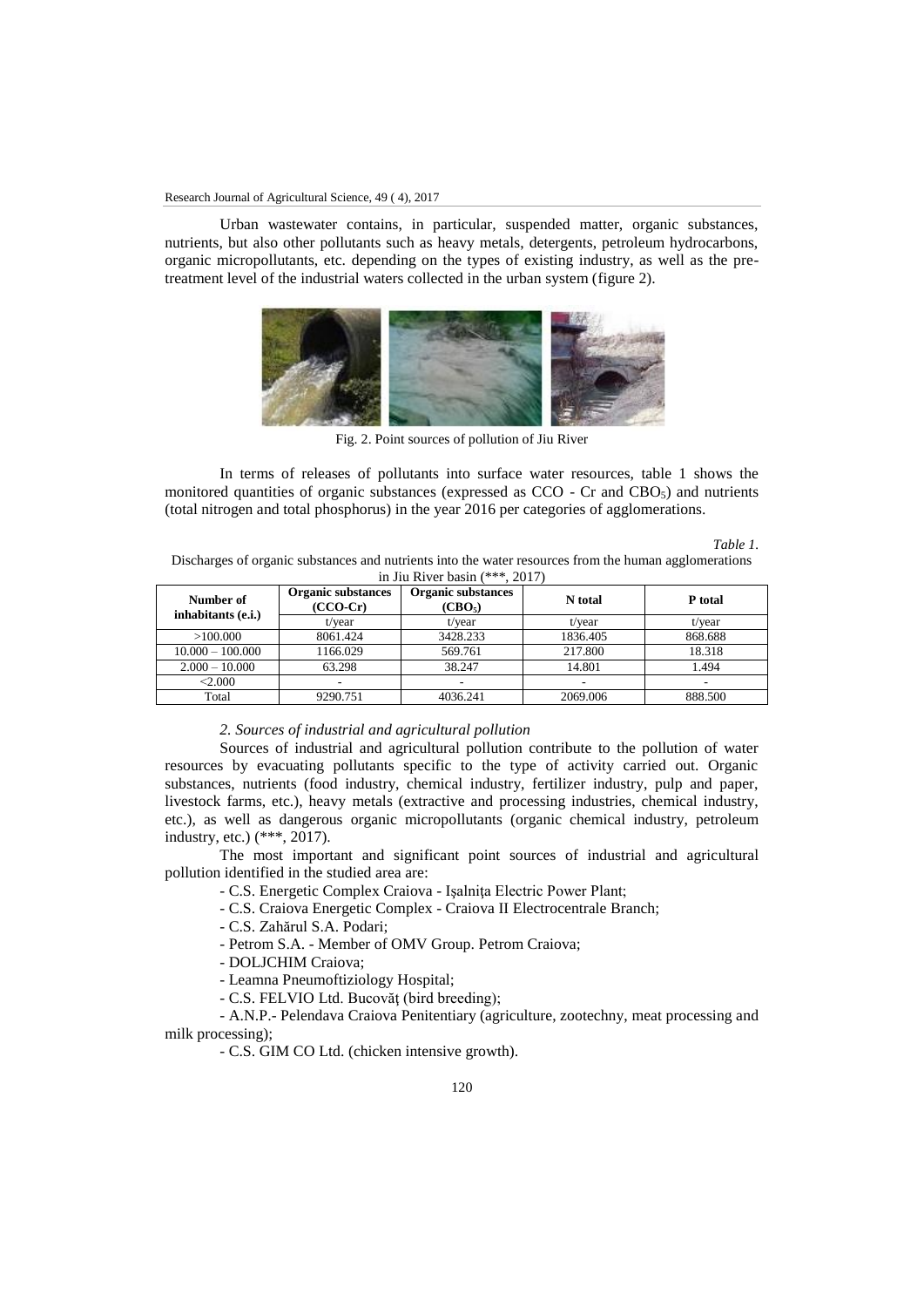In terms of releases of pollutants into surface water resources, table 2 shows the monitored quantities of organic substances (expressed as CCO-Cr and CBO<sub>5</sub>) and nutrients (total nitrogen and total phosphorus) in the year 2016 per categories of sources of pollution. Table 3 also shows the same situation, given the quantities of heavy metals measured and monitored.

*Table 2.*

Discharges of organic substances and nutrients into the water resources from the industrial and agricultural point sources in Jiu River basin (\*\*\*, 2017)

| <b>Type of industry</b>   | <b>Organic substances</b><br>$(CCO-Cr)$ | <b>Organic substances</b><br>(CBO <sub>5</sub> ) | N total | P total |  |
|---------------------------|-----------------------------------------|--------------------------------------------------|---------|---------|--|
|                           | t/vear                                  | t/vear                                           | t/vear  | t/year  |  |
| <b>IPPC</b> Industry      | 12933.143                               | 1904.359                                         | 31.389  | 12.831  |  |
| Non IPPC Industry         | 1313.617                                | 321.987                                          | 16.295  | 26.009  |  |
| <b>Total Industy</b>      | 14246.760                               | 3226.346                                         | 47.684  | 38.84   |  |
| Other punctual<br>sources | 170.997                                 | 8.606                                            | 8.509   | 0.056   |  |

#### *Table 3.*

Discharges of heavy metals into the water resources from the industrial and agricultural point sources in Jiu River basin (\*\*\*, 2017)

| <b>Type of industry</b>   | Сu      | Zn      | Cd      | Ni                       | Pb      | Нg      | U       |
|---------------------------|---------|---------|---------|--------------------------|---------|---------|---------|
|                           | kg/year | kg/year | kg/year | kg/year                  | kg/year | kg/year | kg/year |
| <b>IPPC</b> Industry      |         |         |         |                          |         |         |         |
| Non IPPC Industry         | 0.9     | 1.9     |         |                          | 0.1     |         | 0.1     |
| <b>Total Industry</b>     | 0.9     | 1.9     |         |                          | 0.1     |         | 0.1     |
| Other punctual<br>sources | 0.1     | 0.1     |         | $\overline{\phantom{a}}$ | $\sim$  |         | 1.0     |

## *Significant diffuse sources of pollution*

The main categories of sources of diffuse pollution are represented by:

*1. Human agglomerations/localities* that do not have wastewater collection systems or adequate systems for collecting and removing sludge from sewage treatment plants as well as localities with non-compliant household waste dumps.

2. Agriculture - agrozootechnical farms that do not have adequate manure storage/utilization systems, communes identified as vulnerable or potentially vulnerable to pollution by nitrates from agricultural sources, pesticide units that do not comply with the legislation in force, other units/agricultural activities that can lead to significant diffuse emissions. The specific quantities of chemical fertilizers (expressed in active substance) used in 2016 were about 10% higher than the situation in 2012, when at the level of Jiu hydrographic basin there were used average quantities of approx. 6.910 kg N/ha of agricultural land, respectively 1.410 kg P/ha of agricultural land. In 2016, compared with 2012, the quantities of natural fertilizers used decreased by approx. 10% (\*\*\*, 2017).

*3. Industry* - warehouses of raw materials, finished products, auxiliary products, noncompliant waste storage, units producing diffuse accidental pollution, abandoned industrial sites.

# **Establishing control sections and sampling**

Water samples were taken on 20.05.2017, according to SR ISO 5667-6/2014 Water quality. Sampling Part 6: Guide for sampling of rivers and streams.

Establishing sampling locations has been done to allow for a comparative analysis. Sampling points can be located using fixed landmarks, GPS coordinates or stations or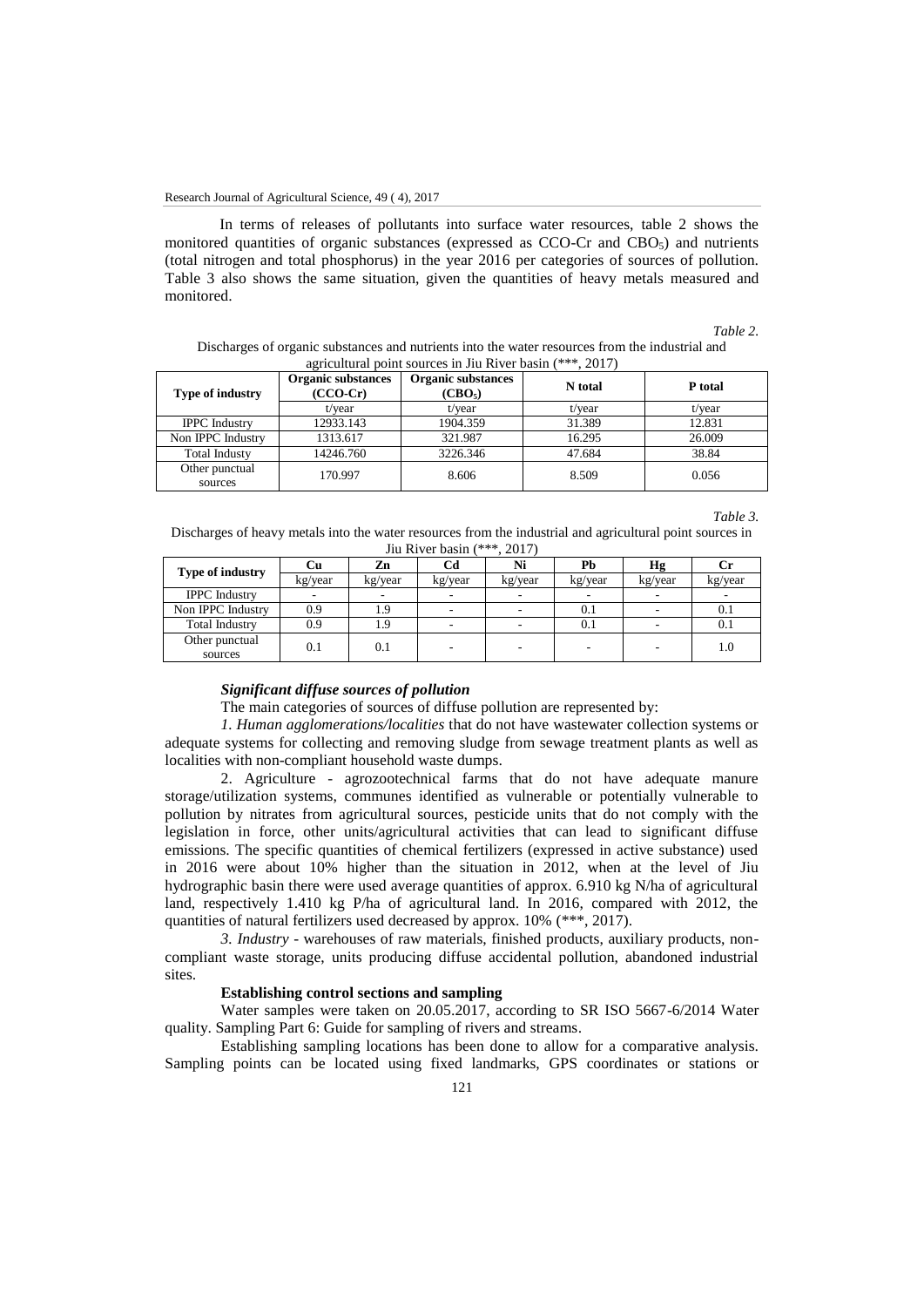equipments with identification number. Sampling points were clearly marked to avoid any confusion (\*\*\*, 2017).

In establishing the sampling points the legal methodology was considered, as well as the location of the most important points in which untreated waste waters are discharged into the Jiu River on the territory of Dolj County.

For the collection of samples to be analyzed in order to determine the quality of Jiu River in Dolj County, three control sections were established together with the Romanian Waters Administration (figure 2):

- P1 in Răcari locality downstream of Filiaşi, at the entrance to Dolj County;
- P2 in the Podari village downstream of Craiova;
- P3 in Gângiova at approx. 15 km upstream of the Danube.



The collected water samples were transported to the authorized laboratory of the Romanian Water Administration - Craiova where the analyzes were carried out according to the norms in force, the results of which are presented in the following paragraph.

# **RESULTS AND DISCUTIONS Determining the quality class**

The surface water classification is based on the results of water quality monitoring and provides for a surface water classification a system divided in five quality classes defined by Order 161/2006:

Class I (very good) corresponds to surface waters where there are no (or very low) alterations in the physical-chemical and biological quality values. Concentrations of synthetic pollutants do not affect the functioning of aquatic ecosystems and do not harm human health.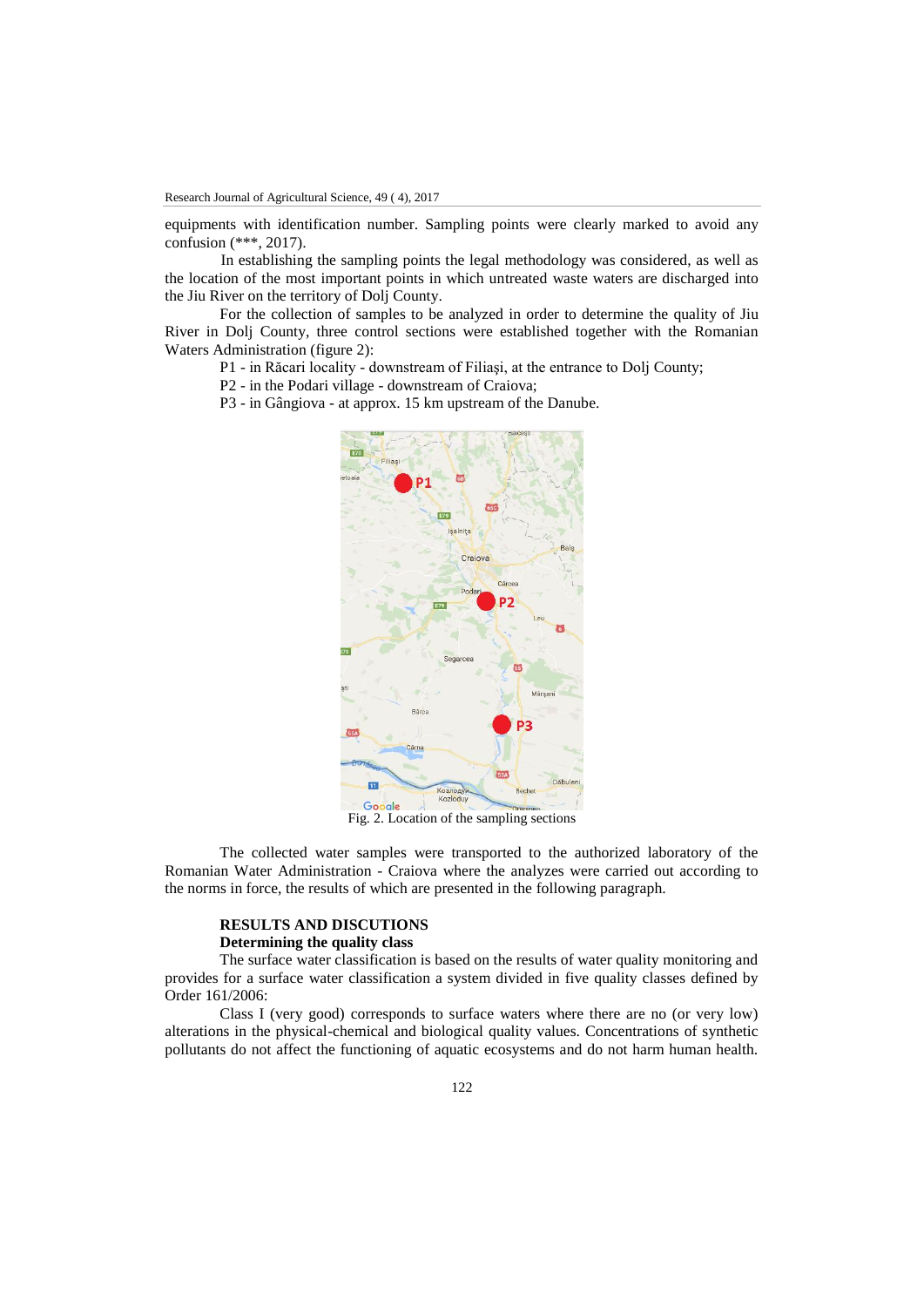Surface waters corresponding to Class I can be designed for all types of use. Graphic representation uses blue color (ORDER 161, 2006).

Class II (good) corresponds to surface waters that have been affected to some extent by human activity, but nevertheless ensures all uses in an appropriate manner. The functioning of aquatic ecosystems is not affected. Simple methods of treatment are sufficient to prepare drinking water. Graphic representation uses green color (ORDER 161, 2006).

Class III (polluted) corresponds to surface waters whose high quality physicochemical and biological values deviate moderately from the natural water quality background due to human activities. There are moderate signs of disturbance of the functioning of the ecosystem. The necessary conditions for the *salmonidae* family can no longer be ensured. Simple treatment is not sufficient for the use of drinking water for normal treatment methods. Graphical representation uses yellow color (ORDER 161, 2006).

Class IV (polluted) corresponds to surface waters that show evidence of major alterations in physical-chemical and biological quality values from the natural water quality fund due to human activities. The conditions for the *cyprinidae* family can no longer be assured and do not meet the requirements for drinking water without applying advanced treatment methods. Graphic representation uses orange color (ORDER 161, 2006).

Class V (very polluted) corresponds to surface waters that show evidence of major alterations in physico-chemical and biological values from the natural water quality fund due to human activities. Biological components, especially fish, are damaged and water can not be used for drinking purposes. Graphic representation uses red color (ORDER 161, 2006).

From the ecological point of view, the five qualities are the following:

- Class I quality very good ecological status;
- Class II quality good ecological status;
- Class III quality moderate ecological status;
- Class IV quality poor ecological status;
- Class V very poor ecological status.

Table 4 presents the results of the analyzes performed on the water samples collected from the three control sections.

| Crt.           |                                  |                       |                       | <b>Sampling section</b> |                       |            |  |
|----------------|----------------------------------|-----------------------|-----------------------|-------------------------|-----------------------|------------|--|
| No.            | <b>Indicator</b>                 | MU<br>Analysis method |                       | P1 Răcari               | P <sub>2</sub> Podari | P3 Gângiva |  |
|                | Temperature water/air            | $^0C$                 | STAS 6324/1961        | 16/16.5                 | 17/17                 | 18/18      |  |
| $\overline{c}$ | pH (22.0 <sup>o</sup> C)         | UpH                   | SR ISO 10523/2012     | 7.96                    | 8.03                  | 7.62       |  |
| 3              | Total suspensions                | mg/l                  | SR EN 872/2005        | 8                       | $\mathbf Q$           | 8          |  |
| 4              | Conductivity                     | $\mu$ S/cm            | SR EN 27888/1997      | 321                     | 451                   | 489        |  |
| 5              | Fixed residue at $105^{\circ}$ C | mg/1                  | STAS 9187:1984        | 201                     | 221                   | 293        |  |
| 6              | Dissolved oxygen                 | mg/1                  | SR EN 25813/2000      | 8.8<br>8.9              |                       | 8.5        |  |
| 7              | Saturation                       | $\frac{0}{0}$         | SR EN 25813/2000      | 82.45                   | 82.41                 | 75.96      |  |
| 8              | CBO <sub>5</sub>                 | mg/1                  | SR EN1899-2/2002      | 5.7                     | 5.9                   | 6.0        |  |
| 9              | $CCO - Cr$                       | mg/l                  | DIN 38409/2008        | 19.45                   | 20.33                 | 22.41      |  |
| 10             | Alkalinity                       | mmol/l                | SR EN ISO 9963-1/2002 | 2.289                   | 2.981                 | 3.210      |  |
| 11             | <b>Bicarbonates</b>              | mg/l                  | SR EN ISO 9963-1/2002 | 189.32                  | 189.45                | 195.81     |  |
| 12             | Chlorine                         | mg/1                  | SR ISO 9297/2001      | 26.678                  | 27.345                | 26.989     |  |
| 13             | Sulphure                         | mg/l                  | EPA 375.4/2005        | 75.344                  | 76.786                | 78.724     |  |
| 14             | Ammonium - N-NH <sub>4</sub>     | mgN/1                 | SR ISO 7150-1/2001    | 0.2134                  | 0.5678                | 0.5964     |  |
| 15             | Nitrates - N-NO <sub>3</sub>     | mgN/1                 | SR ISO 7890-3/2000    | 0.7501                  | 1.1234                | 1.1650     |  |
| 16             | Nitrites - $N-NO2$               | mgN/1                 | SR EN 26777/C91/2006  | 0.0121                  | 0.0231                | 0.0325     |  |
| 17             | Total nitrate -N                 | mg/1                  | SR EN 12260/2004      | 2.0112                  | 2.1456                | 2.3180     |  |
| 18             | $O$ -phosphate – $P$ - $PO4$     | mgP/1                 | SR EN ISO 6878/2005   | 0.1567                  | 0.1534                | 0.1895     |  |

Analysis results from 20.05.2017

*Table 4.*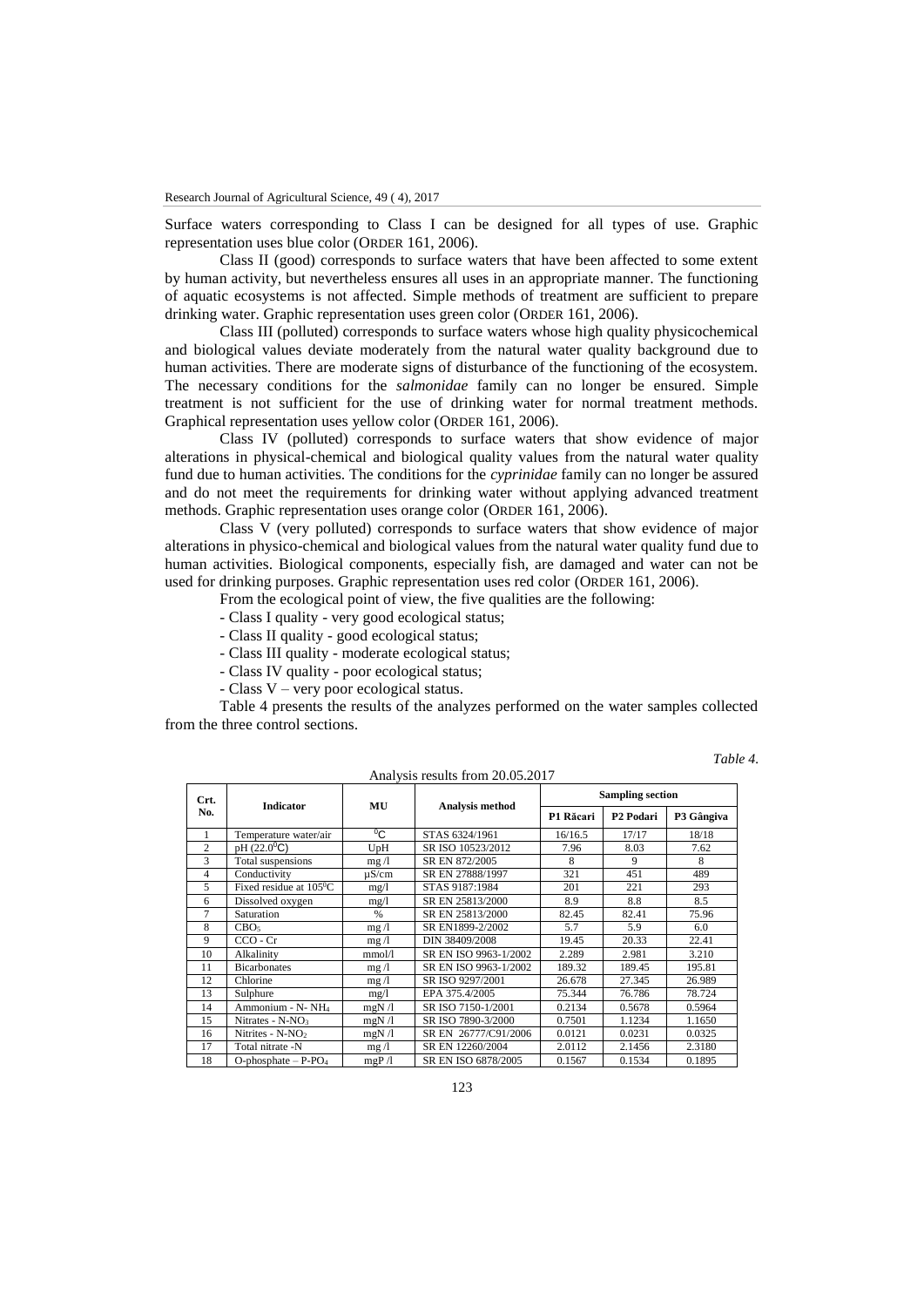Research Journal of Agricultural Science, 49 ( 4), 2017

| 19 | Total phosphorus – PT | mg/1       | SR EN ISO 6878/2005 | 0.0451  | 0.020   | 0.1974  |
|----|-----------------------|------------|---------------------|---------|---------|---------|
| 20 | Calcium               | mg/1       | STAS 3662/1990      | 63.334  | 63.245  | 62.962  |
| 21 | Duritv                | mg/l CaCO3 | SR ISO 6059/2008    | 267.23  | 265.234 | 266.36  |
| 22 | Detergents ANA        | mg/1       | SR EN 903/2003      | 0.109   | 0.109   | 0.132   |
| 23 | Phenol                | me/l       | SR ISO 6439/2001    | < 0.004 | < 0.004 | < 0.004 |

In order to assess the Jiu River water quality in Dolj County, we have performed a comparative analysis of the characteristic quality parameters for the three sampling points (P1, P2, P3) presented in table 4.

- the dissolved oxygen shows that at point P1 the degree of saturation is of 82.45%, which qualifies Jiul in quality class I. This parameter is affected, by an decrease in value, so at point P3 the value reaches only 75.96%. This evolution is due to the organic pollutant load between the collection points;

- CBO5 is a parameter in correlation with dissolved oxygen, its evolution is in the opposite direction. That is, at point P1 we have a low oxygen biochemical consumption (5.7 mg/l), wich increases in P2 to 5.9 mg/l and in P3 to 6.0. The determined values place Jiu River in the third class of quality, a moderate ecological state;

- the pH value falls within the range of variations characteristic to natural water courses, with a slightly basic character;

- the temperature of Jiu River undergoes a small change, it increases from 16ºC in point P1 to about 18ºC at point P3. This is due to the influence of air temperature as can be seen from the attached analysis bulletins;

- the nitrate concentration suffers a negative change (the concentration rising from 0.75 mg/l in P1 to 1.16 mg/l in P3), suggesting that sewage discharges occur between the analysis sections (or wastewaters from zootechnical farms);

- the phosphate concentration increases between the first two sampling points, after that it remains practically constant;

- turbidity evolution is influenced in turn by domestic wastewater spillage and due to the high hydraulic stability of the suspended particles, favored by the predominantly laminar flow regime.

- the concentration of total dissolved salts is similar in evolution (increases in P3 compared to P1), appreciating that this is achieved mainly by the intake of wastewaters with higher content of salts.

As a general conclusion, considering the water quality of Jiu River on the analyzed section, in terms of the values of the parameters selected in the three test sections compared with those listed in Order 161/2006, and taking into account the recommendations from it, we can say that the wastewater generated by household activities and which are discharged directly into it, have a negative influence. However, the quality of Jiul River does not suffer a significant worsening, falling into the third category in all three sections.

# **Applying a control method**

Another way of assessing the quality of Jiu River water for the three analysis sections is based on the calculation of the Water Quality Index (WQI).

The Water Quality Index (WQI) was conceptually defined in the early 1970's by the National Sanitation Foundation (NSF) to compare water quality from different water sources and to monitor water quality variations over time. For this purpose, 142 experts carried out 25 different tests and selected 9 indicators, with the main objective of aggregating individual indicators (expressed in physical units) into a single water quality index (on a conventional scale 0-100) (SOLOMON, 1977). The steps to achieve the set goal were as follows:

- translating each of the 9 indicators into a quality index;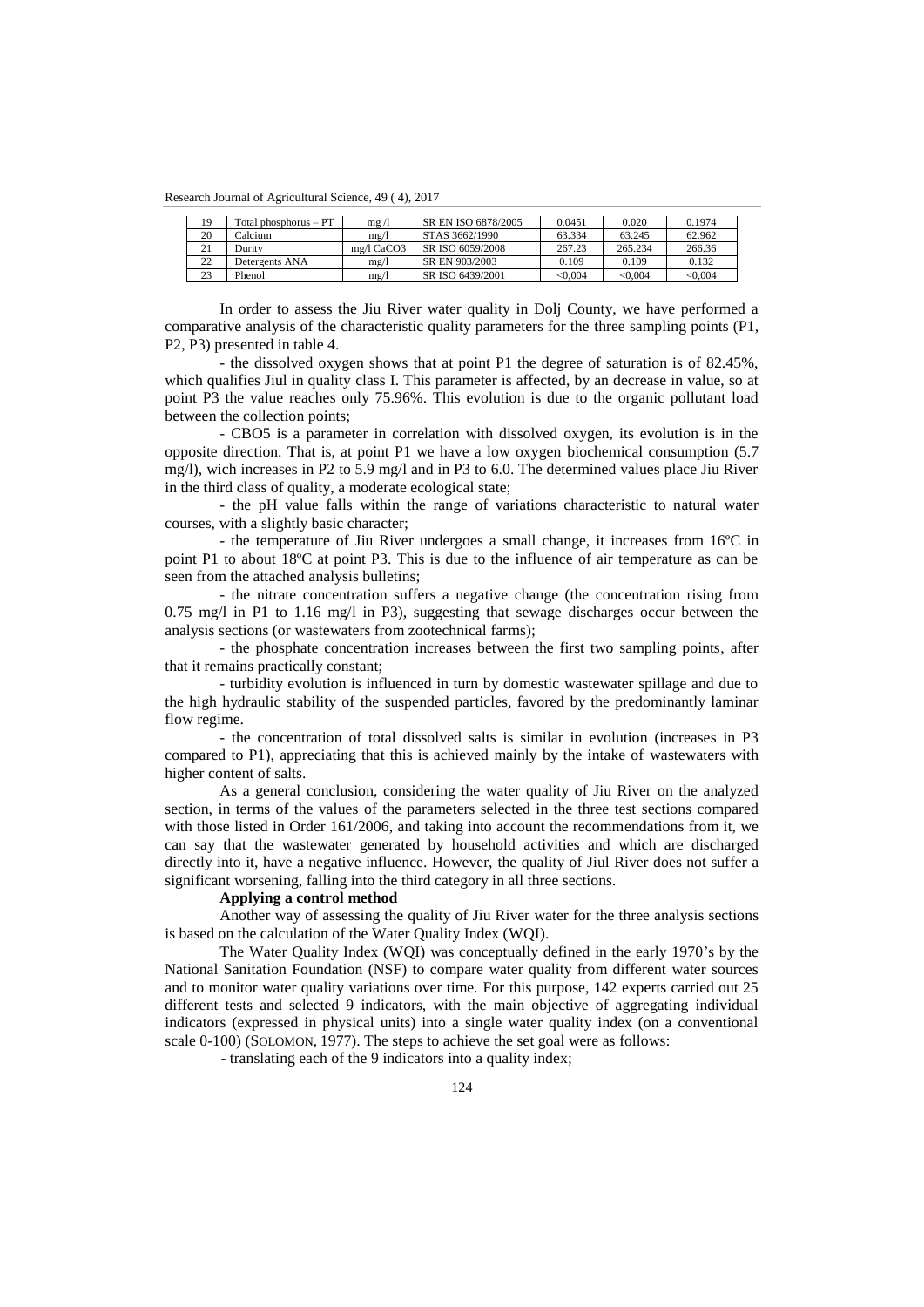- performing a weighted average of the obtained values.

This method involves the interpolation of the result of the water quality parameters analysis with a series of predefined curves (shown in the literature) to obtain the value of Q, after which the Qi value will be assigned a given weight Wi, and the quality index is calculated by the formula WQI = ΣiQiWi (LAZĂR AND DUMITRESCU, 2006).

For each sample a table is produced with all the results for the water quality parameters, and then using the scale of quality (table 5) we determine the quality of the water according to the score.

*Table 5.*

| Ouality scale for WOI |                |          |  |  |  |  |  |  |
|-----------------------|----------------|----------|--|--|--|--|--|--|
| <b>Points</b>         | <b>Ouality</b> | Category |  |  |  |  |  |  |
| 91 - 100              | excellent      |          |  |  |  |  |  |  |
| $71 - 90$             | good           |          |  |  |  |  |  |  |
| $51 - 70$             | medium         |          |  |  |  |  |  |  |
| $26 - 50$             | poor           |          |  |  |  |  |  |  |
| $0 - 25$              | very poor      |          |  |  |  |  |  |  |

 $Quality scale for WOT$ 

Table 6 presents the data which are at the base on the calculation of the water quality index for the three control sections considered on the Jiu River, and table 7 presents the values determined for Q in order to characterize its quality in the Dolj County. As can be seen, for the calculation of the water quality index additional analyzes were performed for the determination of fecal coliforms, turbidity and dissolved solids.

*Table 6*.

Indicators required for WQI calculation Crt.<br>No. **No. Indicator UM Sampling section Răcari Podari Gângiva** 1 Dissolved oxygen % 82,45 82,41 75,96<br>
2 Fecal coliforms Colonii/100ml 180 268 280 Fecal coliforms Colonii/100ml  $180$  268 280<br>CBO<sub>5</sub> mg/l 5.7 5.9 6.0 3 | CBO<sub>5</sub> | mg/l | 5,7 | 5,9 | 6,0 4 pH 7,96 8,03 7,62 5 Nitrates mg/l 0,75 1,12 1,16 6 Temperature **C** 16 17 18 7 | Total phosphates mg/l 0,045 0,020 0,19 8 Turbidity NTU 28 58 61 9 TDS mg/l 0,3 0,7 0,8

*Table 7.*

Calculated values for determination of WQI

| Crt.        | P1 Răcari        |                | P2 Podari        |       |             | P3 Gângiva       |       |                           |                  |              |
|-------------|------------------|----------------|------------------|-------|-------------|------------------|-------|---------------------------|------------------|--------------|
| No.         | <b>Indicator</b> | Value<br>$O_i$ | Proportion<br>W. | Total | Value<br>Oi | Proportion<br>W. | Total | Value<br>$\mathbf{O}_{i}$ | Proportion<br>W. | <b>Total</b> |
|             | Dissolved oxygen | 90             | 0.17             | 15.30 | 90          | 0.17             | 15.30 | 80                        | 0.17             | 13.60        |
|             | Fecal coliforms  | 50             | 0.11             | 5.50  | 42          | 0.11             | 4.62  | 41                        | 0.11             | 4.51         |
| 3           | CBO <sub>5</sub> | 52             | 0.11             | 7.72  | 51          | 0.11             | 5.61  | 52                        | 0.11             | 7.72         |
| 4           | pΗ               | 89             | 0.11             | 9.79  | 82          | 0.11             | 9.02  | 92                        | 0.11             | 10.12        |
| 5           | <b>Nitrates</b>  | 90             | 0.10             | 9.00  | 89          | 0.10             | 8.90  | 90                        | 0.10             | 9.00         |
| 6           | Temperature      | 27             | 0.10             | 2.70  | 26          | 0.10             | 2.60  | 22                        | 0.10             | 2.20         |
|             | Total phosphates | 99             | 0.10             | 9.90  | 99          | 0.10             | 9.90  | 98                        | 0.10             | 9.80         |
| 8           | Turbidity        | 52             | 0.08             | 4.16  | 34          | 0.08             | 2.72  | 33                        | 0.08             | 2.64         |
| $\mathbf Q$ | <b>TDS</b>       | 80             | 0.07             | 5.60  | 80          | 0.07             | 5.60  | 80                        | 0.07             | 5.60         |
| 10          | <b>TOTAL</b>     | ۰              |                  | 67.67 |             | ٠                | 64.27 | ۰                         |                  | 63.19        |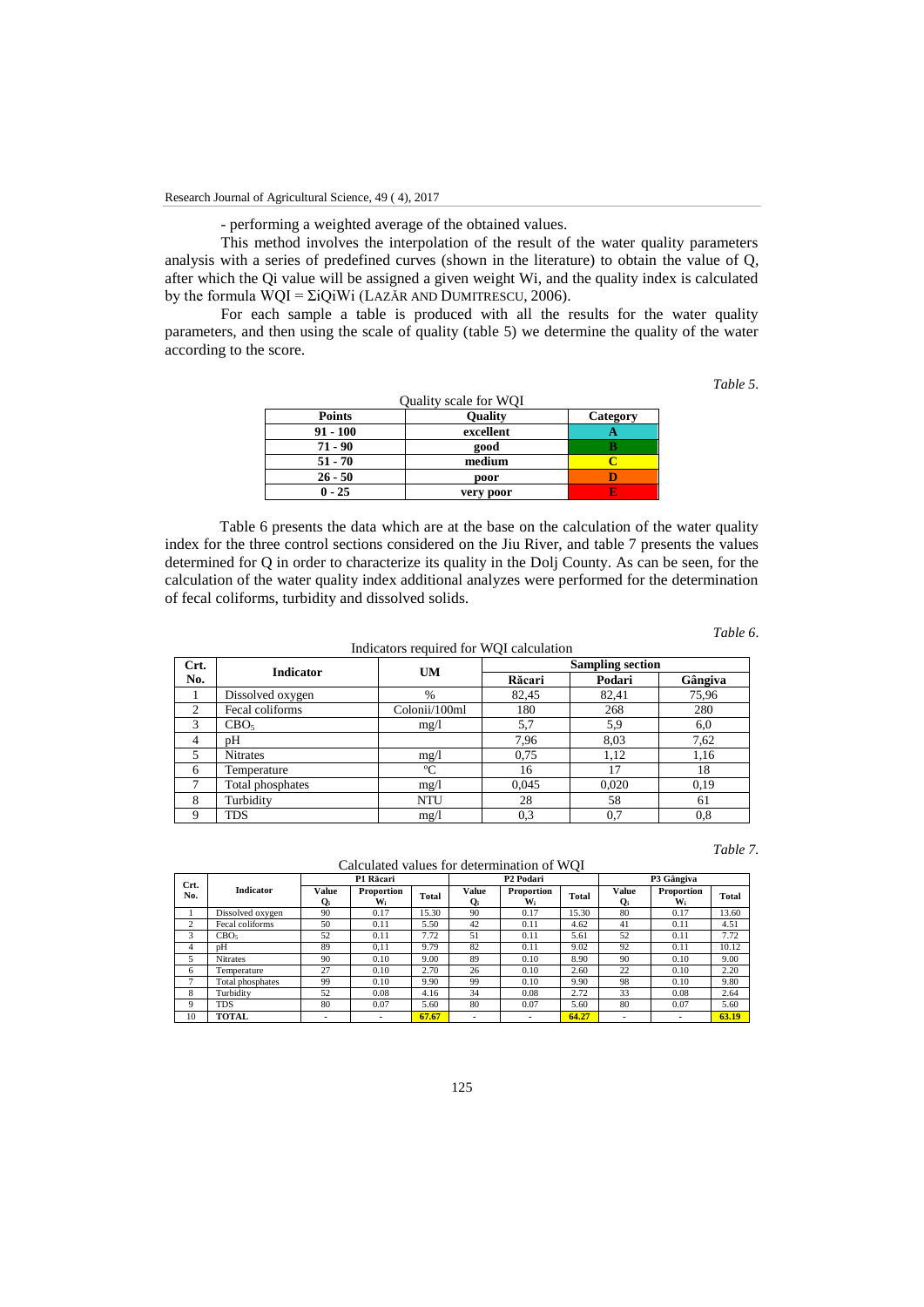Using the three values calculated for the Water Quality Index, the chart in figure 3 was constructed, which allows us to observe how the Jiu River water quality evolves on the section investigated in Dolj County.



Fig. 3. Values of the Water Quality Index in the three analyzed sections

Although the value of the Water Quality Index falls slightly from P1 to P3, from the point of view of classification, the water of the Jiu River remains of medium quality (class C of quality) according with the methodology.

## **CONCLUSIONS**

In the context of sustainable development, the protection of surface water quality occupies a major place, considering that water, which has long been considered an inexhaustible and renewable resource has become and is becoming increasingly evident as one of the limiting factors in the socio- economic development. As a major environmental factor and major vector of local and cross-border pollution propagation, as a vital resource of life support, water quality monitoring has seen a number of steps in terms of organization and implementation.

The main anthropogenic sources of pollution from the analyzed section were analyzed and their impact on the quality of surface waters was analyzed. As shown in the present study, the main sources of pollution are industrial and agricultural activities, followed by wastewater discharged into the Jiu River without proper treatment.

From the researches carried out on the Jiu River water quality in Dolj County on the Răcari - Gângiva section, a series of general conclusions with a theoretical and practical significance are revealed:

1. Considering the phosphate concentrations and the biochemical oxygen demand, it falls within the class III of quality - moderate ecological status.

2. Depending on the concentration of nitrates and coliforms, it is in the class II of quality - good ecological conditions.

3. Depending on the temperature, pH and dissolved oxygen it falls into Class I - very good environmental status.

4. Based on the importance of quality parameters, we believe that Jiu River should be classified in quality class III.